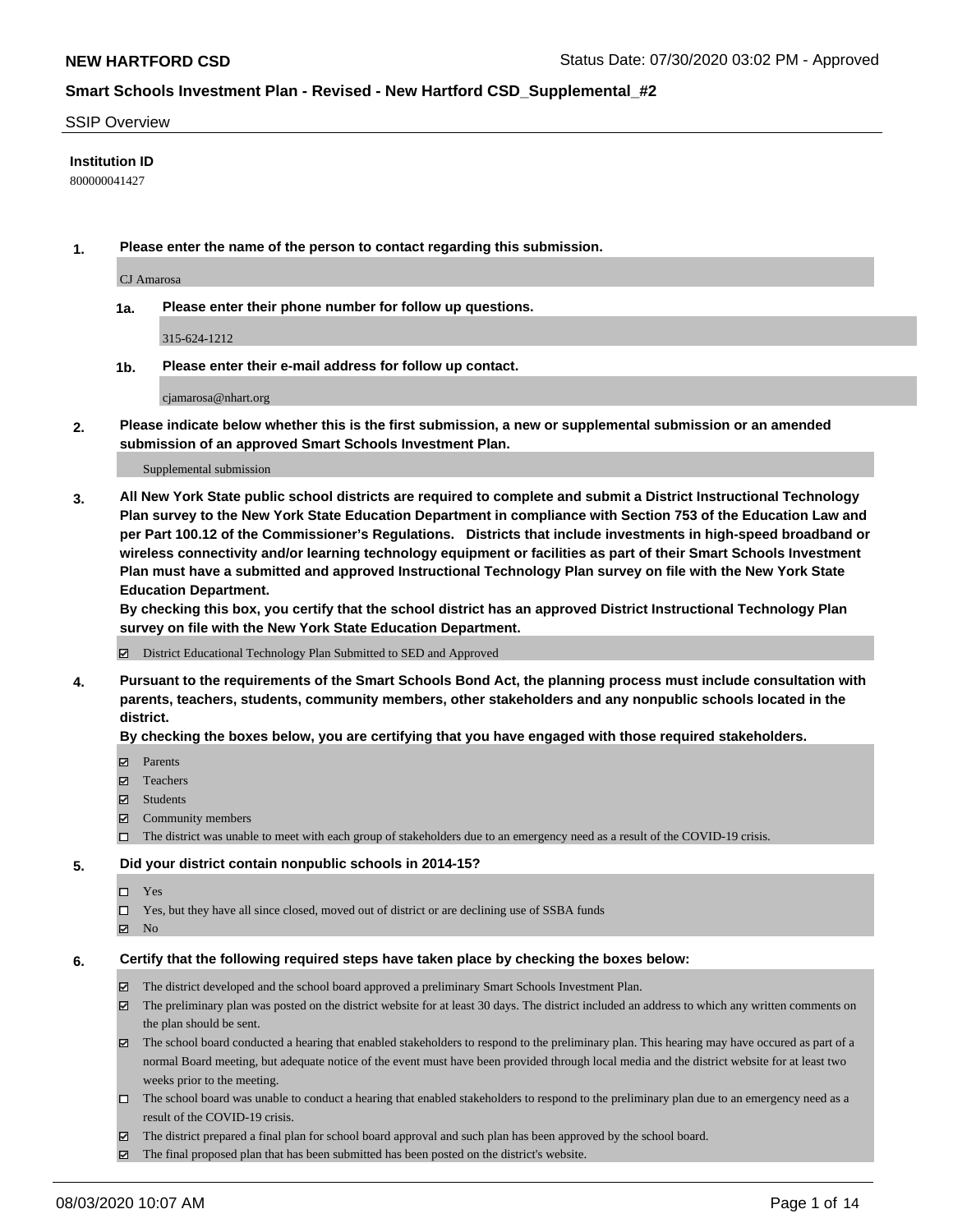SSIP Overview

**6a. Please upload the proposed Smart Schools Investment Plan (SSIP) that was posted on the district's website, along with any supporting materials. Note that this should be different than your recently submitted Educational Technology Survey. The Final SSIP, as approved by the School Board, should also be posted on the website and remain there during the course of the projects contained therein.**

NH\_SSIP\_2nd\_Submission.pdf

**6b. Enter the webpage address where the final Smart Schools Investment Plan is posted. The Plan should remain posted for the life of the included projects.**

https://www.newhartfordschools.org/Page/5926

**7. Please enter an estimate of the total number of students and staff that will benefit from this Smart Schools Investment Plan based on the cumulative projects submitted to date.**

3,000

**8. An LEA/School District may partner with one or more other LEA/School Districts to form a consortium to pool Smart Schools Bond Act funds for a project that meets all other Smart School Bond Act requirements. Each school district participating in the consortium will need to file an approved Smart Schools Investment Plan for the project and submit a signed Memorandum of Understanding that sets forth the details of the consortium including the roles of each respective district.**

 $\Box$  The district plans to participate in a consortium to partner with other school district(s) to implement a Smart Schools project.

## **9. Please enter the name and 6-digit SED Code for each LEA/School District participating in the Consortium.**

| Partner LEA/District | <b>ISED BEDS Code</b> |
|----------------------|-----------------------|
| (No Response)        | (No Response)         |

### **10. Please upload a signed Memorandum of Understanding with all of the participating Consortium partners.**

(No Response)

**11. Your district's Smart Schools Bond Act Allocation is:**

\$1,167,221

### **12. Final 2014-15 BEDS Enrollment to calculate Nonpublic Sharing Requirement**

|            | <b>Public Enrollment</b> | Nonpublic Enrollment | Total Enrollment | l Nonpublic Percentage |
|------------|--------------------------|----------------------|------------------|------------------------|
| Enrollment | 2,582                    |                      | 2.582.00         | 0.00                   |

**13. This table compares each category budget total, as entered in that category's page, to the total expenditures listed in the category's expenditure table. Any discrepancies between the two must be resolved before submission.**

|                                          | Sub-Allocations | <b>Expenditure Totals</b> | <b>Difference</b> |
|------------------------------------------|-----------------|---------------------------|-------------------|
| <b>School Connectivity</b>               | 0.00            | 0.00                      | 0.00              |
| Connectivity Projects for<br>Communities | 0.00            | 0.00                      | 0.00              |
| Classroom Technology                     | 328,000.00      | 328,000.00                | 0.00              |
| Pre-Kindergarten Classrooms              | 0.00            | 0.00                      | 0.00              |
| Replace Transportable<br>Classrooms      | 0.00            | 0.00                      | 0.00              |
| High-Tech Security Features              | 0.00            | 0.00                      | 0.00              |
| Nonpublic Loan                           | 0.00            | 0.00                      | 0.00              |
| Totals:                                  |                 |                           |                   |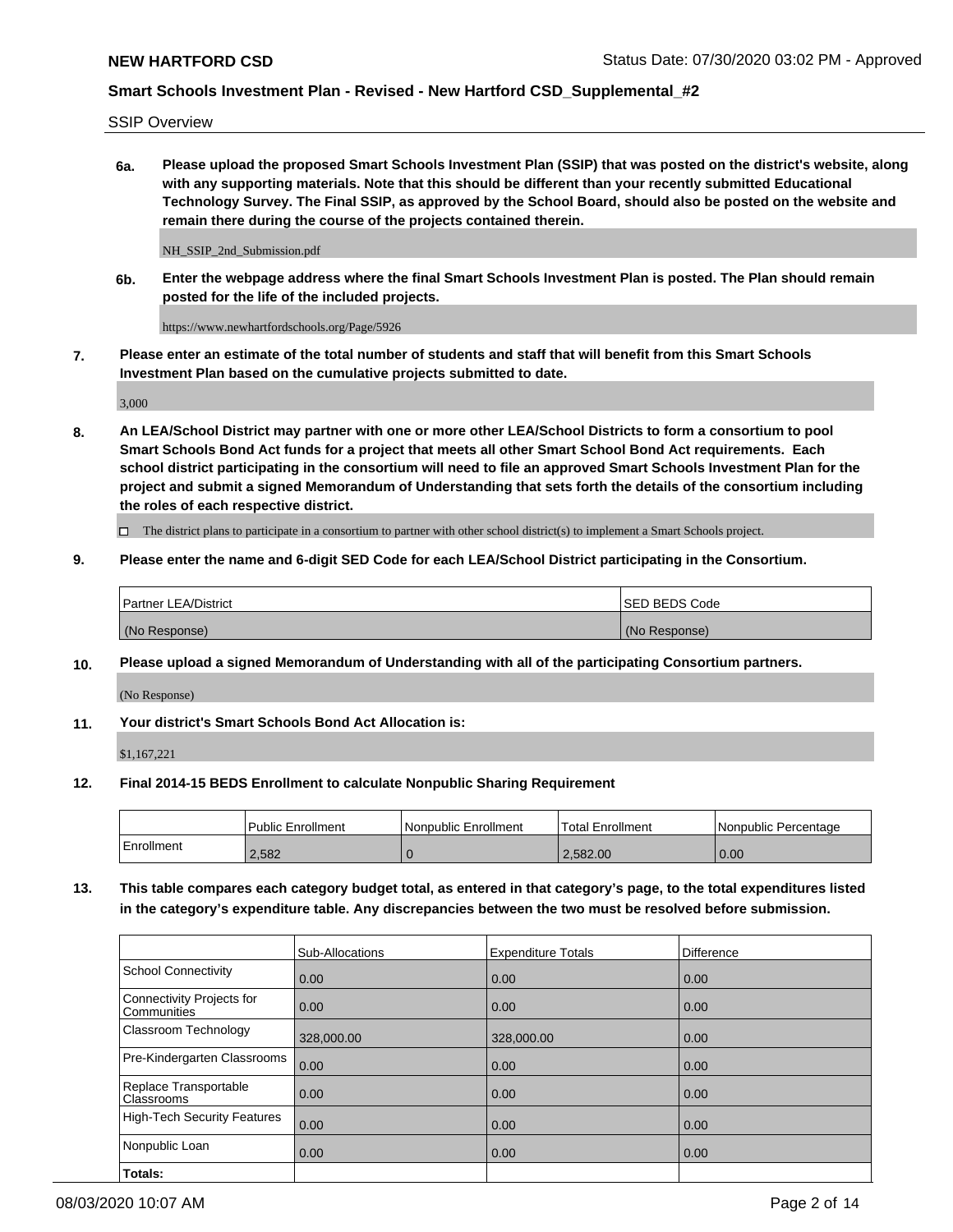SSIP Overview

| 328,000                | 328,000                   |            |
|------------------------|---------------------------|------------|
| <b>Sub-Allocations</b> | <b>Expenditure Totals</b> | Difference |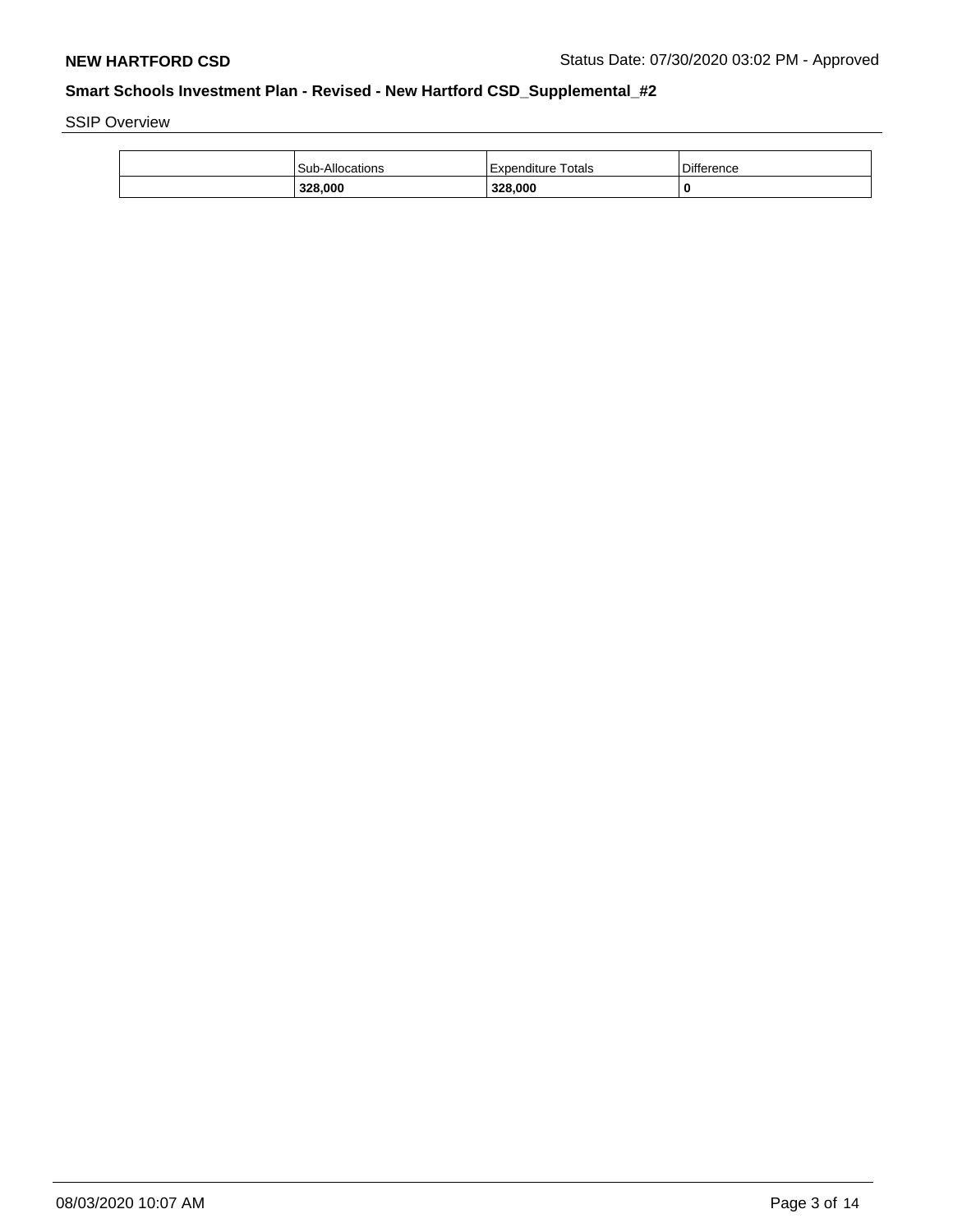School Connectivity

- **1. In order for students and faculty to receive the maximum benefit from the technology made available under the Smart Schools Bond Act, their school buildings must possess sufficient connectivity infrastructure to ensure that devices can be used during the school day. Smart Schools Investment Plans must demonstrate that:**
	- **• sufficient infrastructure that meets the Federal Communications Commission's 100 Mbps per 1,000 students standard currently exists in the buildings where new devices will be deployed, or**
	- **• is a planned use of a portion of Smart Schools Bond Act funds, or**
	- **• is under development through another funding source.**

**Smart Schools Bond Act funds used for technology infrastructure or classroom technology investments must increase the number of school buildings that meet or exceed the minimum speed standard of 100 Mbps per 1,000 students and staff within 12 months. This standard may be met on either a contracted 24/7 firm service or a "burstable" capability. If the standard is met under the burstable criteria, it must be:**

**1. Specifically codified in a service contract with a provider, and**

**2. Guaranteed to be available to all students and devices as needed, particularly during periods of high demand, such as computer-based testing (CBT) periods.**

**Please describe how your district already meets or is planning to meet this standard within 12 months of plan submission.**

(No Response)

**1a. If a district believes that it will be impossible to meet this standard within 12 months, it may apply for a waiver of this requirement, as described on the Smart Schools website. The waiver must be filed and approved by SED prior to submitting this survey.**

 $\Box$  By checking this box, you are certifying that the school district has an approved waiver of this requirement on file with the New York State Education Department.

**2. Connectivity Speed Calculator (Required). If the district currently meets the required speed, enter "Currently Met" in the last box: Expected Date When Required Speed Will be Met.**

|                  | l Number of     | Reauired Speed | Current Speed in Expected Speed |                | Expected Date                        |
|------------------|-----------------|----------------|---------------------------------|----------------|--------------------------------------|
|                  | <b>Students</b> | l in Mbps      | l Mbps                          | to be Attained | When Required                        |
|                  |                 |                |                                 |                | Within 12 Months   Speed Will be Met |
| Calculated Speed | (No Response)   | 0.00           | (No Response)                   | (No Response)  | currently met                        |

**3. Describe how you intend to use Smart Schools Bond Act funds for high-speed broadband and/or wireless connectivity projects in school buildings.**

(No Response)

**4. Describe the linkage between the district's District Instructional Technology Plan and how the proposed projects will improve teaching and learning. (There should be a link between your response to this question and your responses to Question 1 in Section IV - NYSED Initiatives Alignment: "Explain how the district use of instructional technology will serve as a part of a comprehensive and sustained effort to support rigorous academic standards attainment and performance improvement for students."** 

**Your answer should also align with your answers to the questions in Section II - Strategic Technology Planning and the associated Action Steps in Section III - Action Plan.)**

(No Response)

**5. If the district wishes to have students and staff access the Internet from wireless devices within the school building, or in close proximity to it, it must first ensure that it has a robust Wi-Fi network in place that has sufficient bandwidth to meet user demand.**

**Please describe how you have quantified this demand and how you plan to meet this demand.**

(No Response)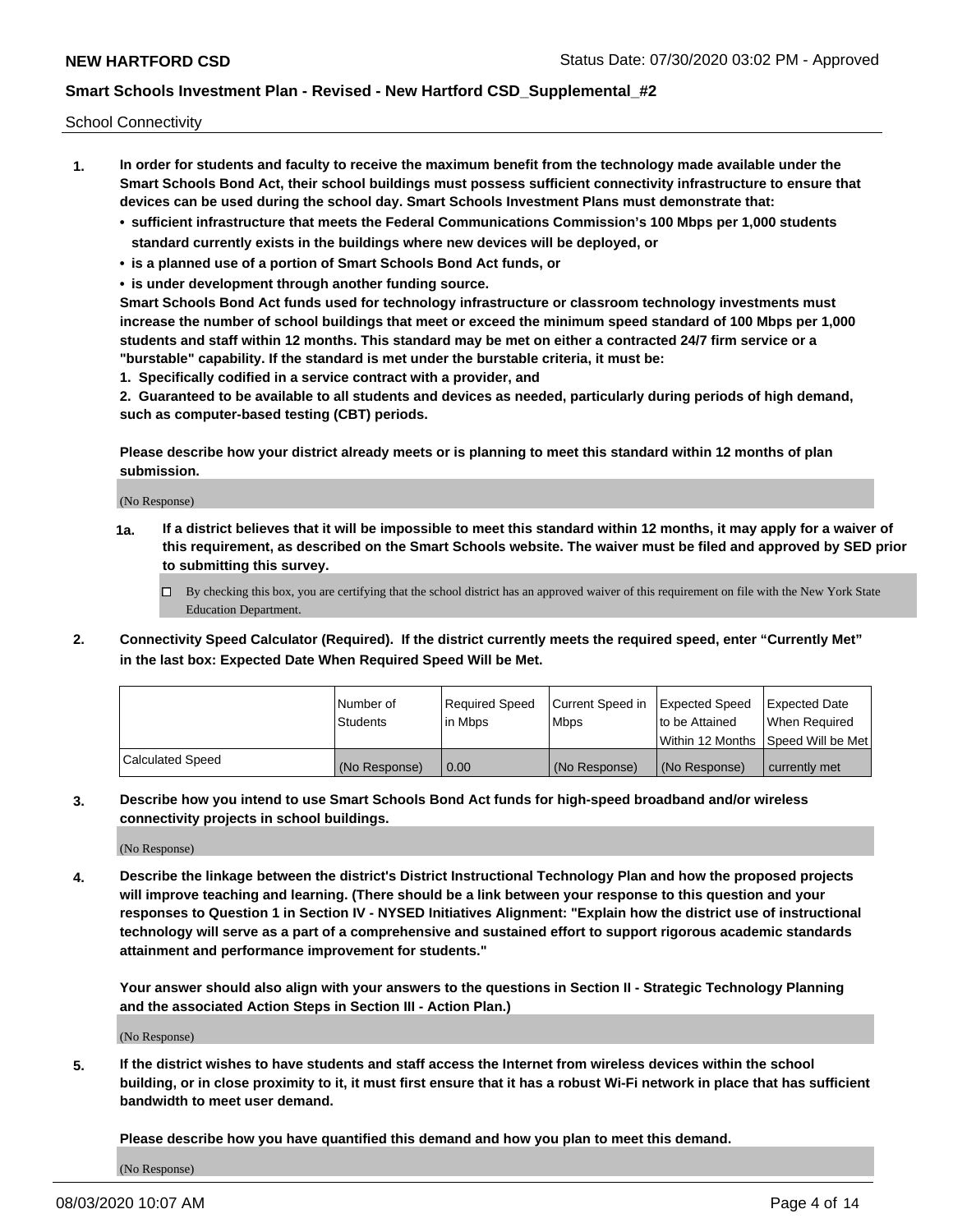School Connectivity

**6. Smart Schools plans with any expenditures in the School Connectivity category require a project number from the Office of Facilities Planning. Districts must submit an SSBA LOI and receive project numbers prior to submitting the SSIP. As indicated on the LOI, some projects may be eligible for a streamlined review and will not require a building permit.**

**Please indicate on a separate row each project number given to you by the Office of Facilities Planning.**

| Project Number |  |
|----------------|--|
| (No Response)  |  |

**7. Certain high-tech security and connectivity infrastructure projects may be eligible for an expedited review process as determined by the Office of Facilities Planning.**

### **Was your project deemed eligible for streamlined review?**

(No Response)

## **8. Include the name and license number of the architect or engineer of record.**

| Name          | License Number |
|---------------|----------------|
| (No Response) | (No Response)  |

### **9. Public Expenditures – Loanable (Counts toward the nonpublic loan calculation)**

| Select the allowable expenditure type.<br>Repeat to add another item under each type. | <b>PUBLIC</b> Items to be<br>l Purchased | Quantity           | Cost Per Item    | <b>Total Cost</b> |
|---------------------------------------------------------------------------------------|------------------------------------------|--------------------|------------------|-------------------|
| (No Response)                                                                         | (No Response)                            | l (No<br>Response) | (No<br>Response) | $\overline{0.00}$ |
|                                                                                       |                                          | 0                  | 0.00             |                   |

## **10. Public Expenditures – Non-Loanable (Does not count toward nonpublic loan calculation)**

| Select the allowable expenditure<br>type.<br>Repeat to add another item under<br>each type. | <b>PUBLIC</b> Items to be purchased | Quantity      | Cost per Item | <b>Total Cost</b> |
|---------------------------------------------------------------------------------------------|-------------------------------------|---------------|---------------|-------------------|
| (No Response)                                                                               | (No Response)                       | (No Response) | (No Response) | 0.00              |
|                                                                                             |                                     |               | 0.00          |                   |

### **11. Final 2014-15 BEDS Enrollment to calculate Nonpublic Sharing Requirement (no changes allowed.)**

|            | Public Enrollment | l Nonpublic Enrollment | <b>Total Enrollment</b> | Nonpublic Percentage |
|------------|-------------------|------------------------|-------------------------|----------------------|
| Enrollment | 2.582             |                        | 2.582.00                | 0.00                 |

### **12. Total Public Budget - Loanable (Counts toward the nonpublic loan calculation)**

|                                                      | Public Allocations | <b>Estimated Nonpublic Loan</b><br>Amount | Estimated Total Sub-Allocations |
|------------------------------------------------------|--------------------|-------------------------------------------|---------------------------------|
| Network/Access Costs                                 | (No Response)      | 0.00                                      | 0.00                            |
| School Internal Connections and<br><b>Components</b> | (No Response)      | 0.00                                      | 0.00                            |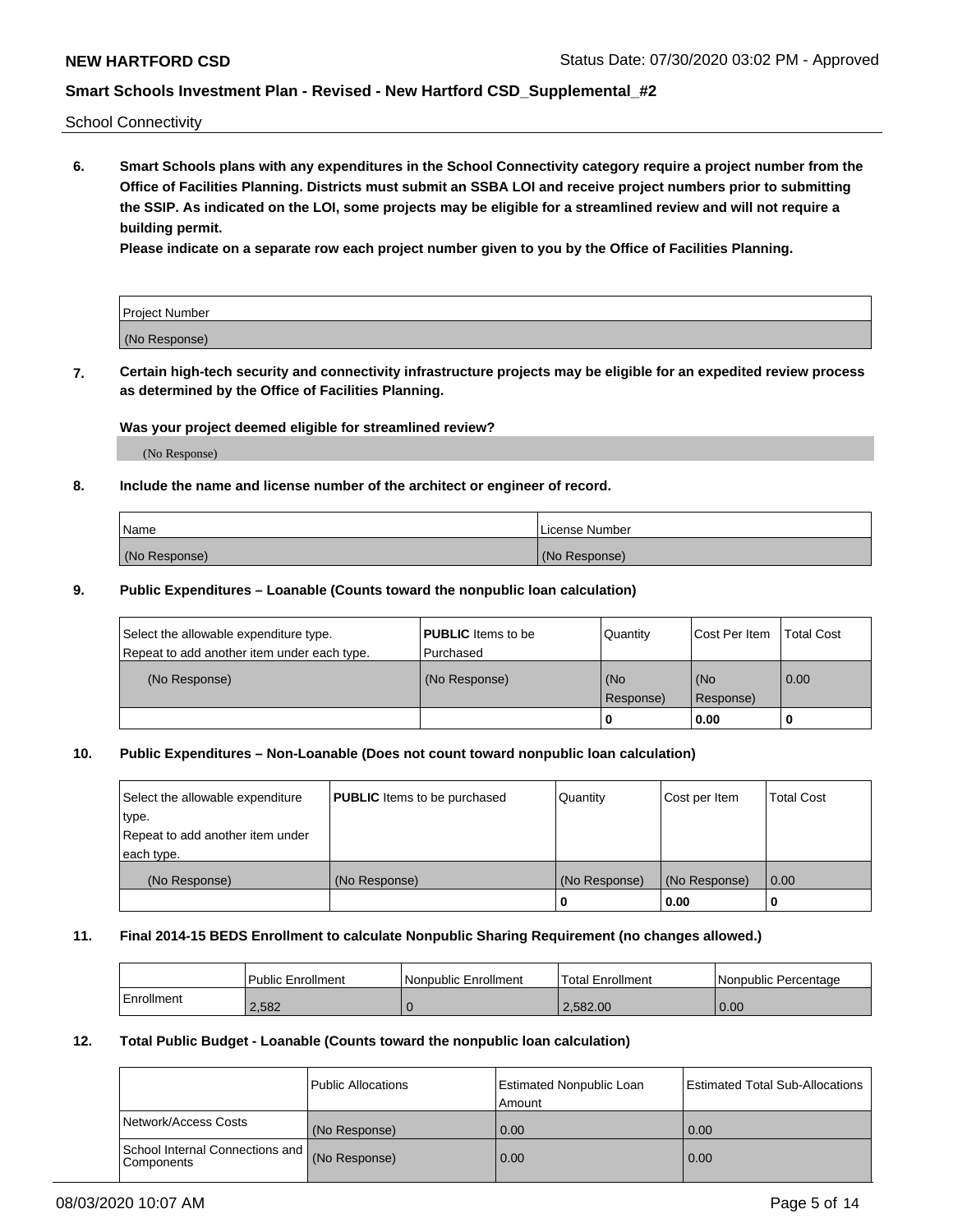School Connectivity

|         | <b>Public Allocations</b> | <b>Estimated Nonpublic Loan</b><br>l Amount i | Estimated Total Sub-Allocations |
|---------|---------------------------|-----------------------------------------------|---------------------------------|
| ⊺Other  | (No Response)             | 0.00                                          | 0.00                            |
| Totals: | 0.00                      | 0                                             | u                               |

## **13. Total Public Budget – Non-Loanable (Does not count toward the nonpublic loan calculation)**

|                                                   | Sub-<br>Allocation |
|---------------------------------------------------|--------------------|
|                                                   |                    |
| Network/Access Costs                              | (No Response)      |
| <b>Outside Plant Costs</b>                        | (No Response)      |
| <b>School Internal Connections and Components</b> | (No Response)      |
| Professional Services                             | (No Response)      |
| Testing                                           | (No Response)      |
| <b>Other Upfront Costs</b>                        | (No Response)      |
| <b>Other Costs</b>                                | (No Response)      |
| <b>Totals:</b>                                    | 0.00               |

# **14. School Connectivity Totals**

|                          | Total Sub-Allocations |
|--------------------------|-----------------------|
| Total Loanable Items     | 0.00                  |
| Total Non-Ioanable Items | 0.00                  |
| Totals:                  | 0                     |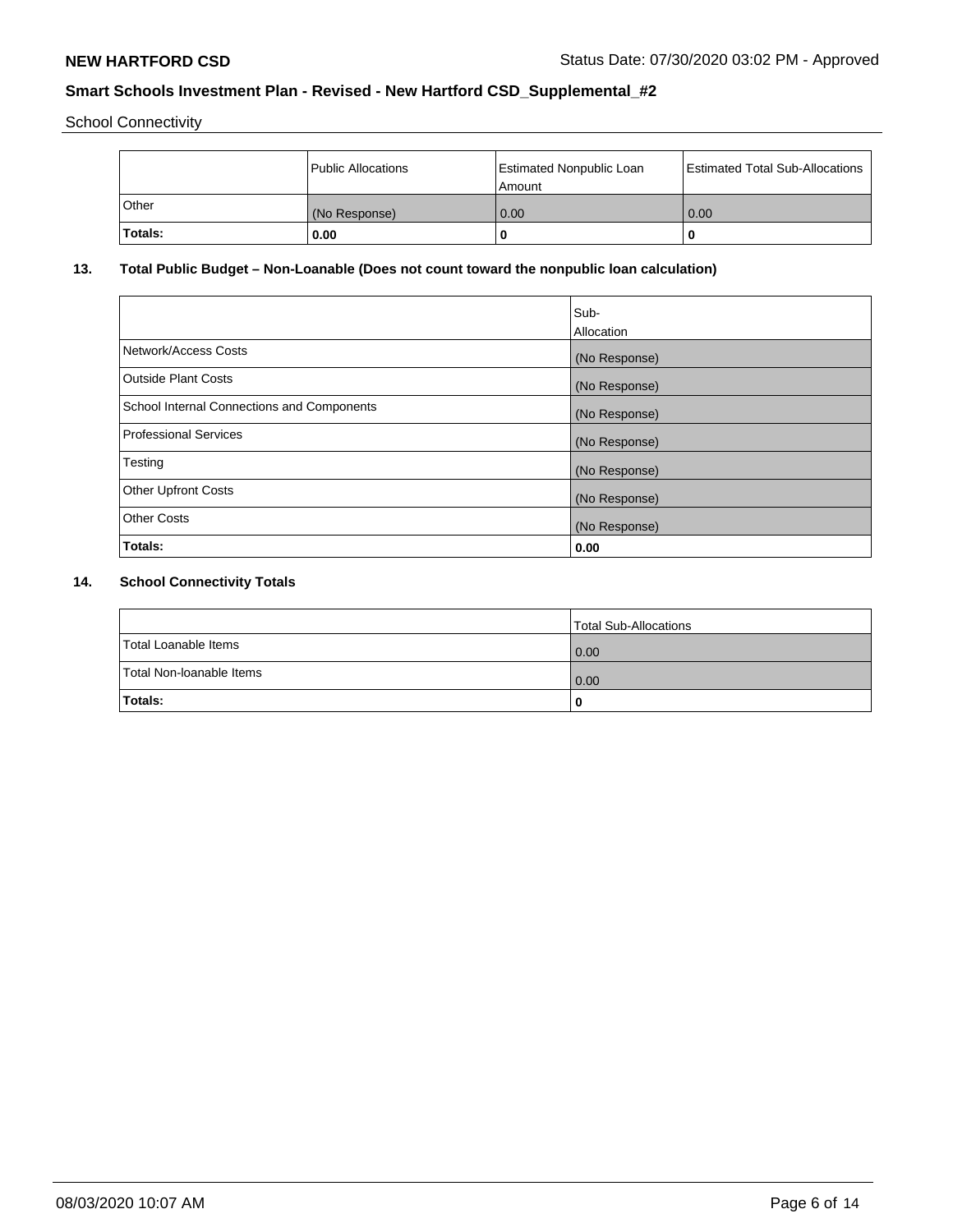Community Connectivity (Broadband and Wireless)

**1. Describe how you intend to use Smart Schools Bond Act funds for high-speed broadband and/or wireless connectivity projects in the community.**

(No Response)

**2. Please describe how the proposed project(s) will promote student achievement and increase student and/or staff access to the Internet in a manner that enhances student learning and/or instruction outside of the school day and/or school building.**

(No Response)

**3. Community connectivity projects must comply with all the necessary local building codes and regulations (building and related permits are not required prior to plan submission).**

 $\Box$  I certify that we will comply with all the necessary local building codes and regulations.

**4. Please describe the physical location of the proposed investment.**

(No Response)

**5. Please provide the initial list of partners participating in the Community Connectivity Broadband Project, along with their Federal Tax Identification (Employer Identification) number.**

| <b>Project Partners</b> | l Federal ID # |
|-------------------------|----------------|
| (No Response)           | (No Response)  |

**6. Please detail the type, quantity, per unit cost and total cost of the eligible items under each sub-category.**

| Select the allowable expenditure | Item to be purchased | Quantity      | Cost per Item | <b>Total Cost</b> |
|----------------------------------|----------------------|---------------|---------------|-------------------|
| type.                            |                      |               |               |                   |
| Repeat to add another item under |                      |               |               |                   |
| each type.                       |                      |               |               |                   |
| (No Response)                    | (No Response)        | (No Response) | (No Response) | 0.00              |
|                                  |                      | o             | 0.00          |                   |

**7. If you are submitting an allocation for Community Connectivity, complete this table.**

**Note that the calculated Total at the bottom of the table must equal the Total allocation for this category that you entered in the SSIP Overview overall budget.**

|                                    | Sub-Allocation |
|------------------------------------|----------------|
| Network/Access Costs               | (No Response)  |
| Outside Plant Costs                | (No Response)  |
| <b>Tower Costs</b>                 | (No Response)  |
| <b>Customer Premises Equipment</b> | (No Response)  |
| <b>Professional Services</b>       | (No Response)  |
| Testing                            | (No Response)  |
| <b>Other Upfront Costs</b>         | (No Response)  |
| <b>Other Costs</b>                 | (No Response)  |
| Totals:                            | 0.00           |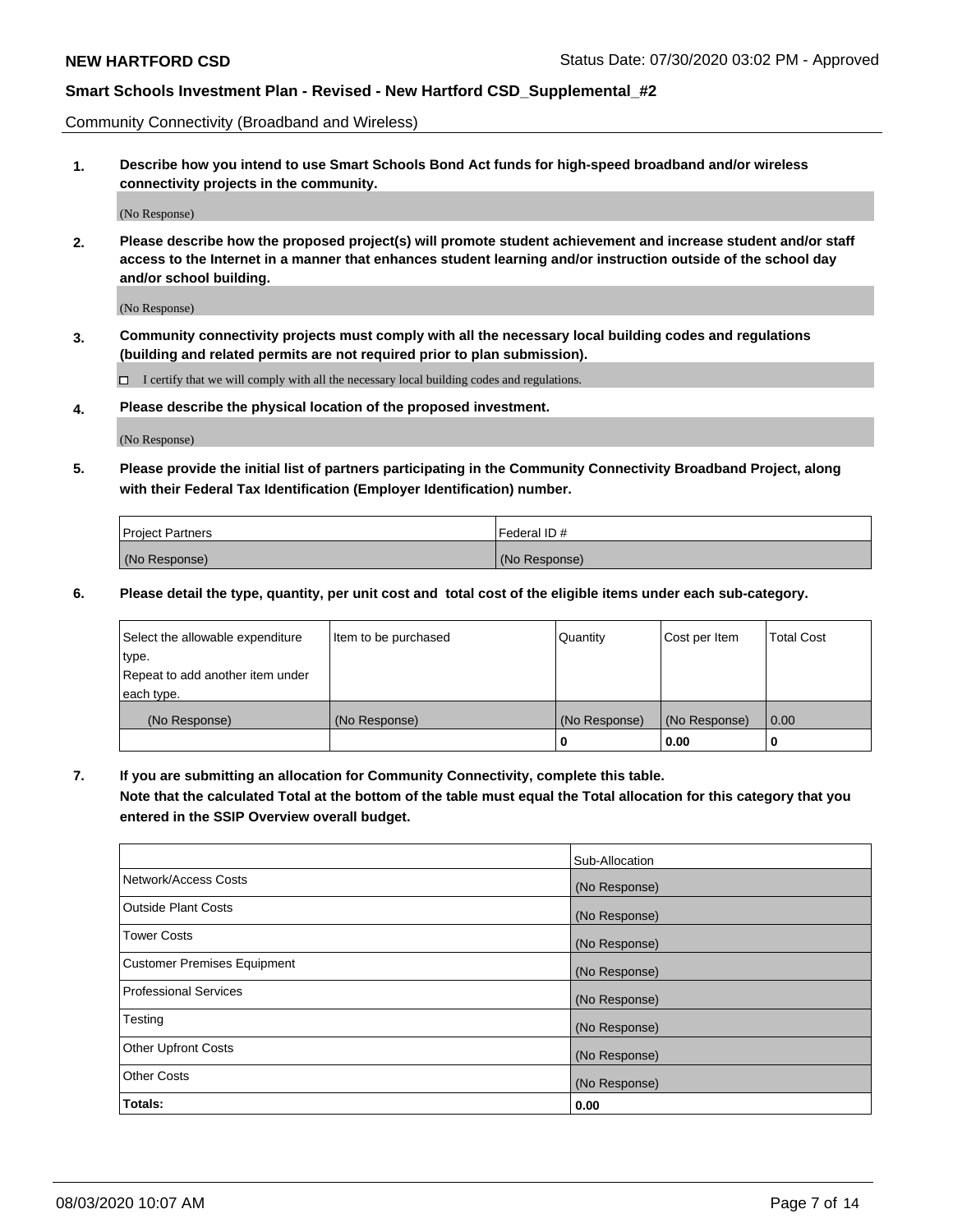### Classroom Learning Technology

**1. In order for students and faculty to receive the maximum benefit from the technology made available under the Smart Schools Bond Act, their school buildings must possess sufficient connectivity infrastructure to ensure that devices can be used during the school day. Smart Schools Investment Plans must demonstrate that sufficient infrastructure that meets the Federal Communications Commission's 100 Mbps per 1,000 students standard currently exists in the buildings where new devices will be deployed, or is a planned use of a portion of Smart Schools Bond Act funds, or is under development through another funding source. Smart Schools Bond Act funds used for technology infrastructure or classroom technology investments must increase the number of school buildings that meet or exceed the minimum speed standard of 100 Mbps per 1,000 students and staff within 12 months. This standard may be met on either a contracted 24/7 firm service or a "burstable" capability. If the standard is met under the burstable criteria, it must be:**

**1. Specifically codified in a service contract with a provider, and**

**2. Guaranteed to be available to all students and devices as needed, particularly during periods of high demand, such as computer-based testing (CBT) periods.**

**Please describe how your district already meets or is planning to meet this standard within 12 months of plan submission.**

**At the present time, the district meets/exceeds all Federal Communications Commission minimum speed standards in our network with 1 Gbps for 2,600 students.**

- **1a. If a district believes that it will be impossible to meet this standard within 12 months, it may apply for a waiver of this requirement, as described on the Smart Schools website. The waiver must be filed and approved by SED prior to submitting this survey.**
	- By checking this box, you are certifying that the school district has an approved waiver of this requirement on file with the New York State Education Department.
- **2. Connectivity Speed Calculator (Required). If the district currently meets the required speed, enter "Currently Met" in the last box: Expected Date When Required Speed Will be Met.**

|                  | l Number of<br>Students | Required Speed<br>l in Mbps | Current Speed in Expected Speed<br>l Mbps | to be Attained | <b>Expected Date</b><br>When Required<br>Within 12 Months ISpeed Will be Met l |
|------------------|-------------------------|-----------------------------|-------------------------------------------|----------------|--------------------------------------------------------------------------------|
| Calculated Speed | 2.600                   | 260.00                      | 1000                                      | 1000           | Present                                                                        |

**3. If the district wishes to have students and staff access the Internet from wireless devices within the school building, or in close proximity to it, it must first ensure that it has a robust Wi-Fi network in place that has sufficient bandwidth to meet user demand.**

**Please describe how you have quantified this demand and how you plan to meet this demand.**

**The Districts has just added a robust wireless infrastructure allowing students and staff to access network resources and the internet with wireless devices. The installation of the new wireless network has insured the district meets or exceeds the Federal Communications Commission minimum speed standards**

**4. All New York State public school districts are required to complete and submit an Instructional Technology Plan survey to the New York State Education Department in compliance with Section 753 of the Education Law and per Part 100.12 of the Commissioner's Regulations.**

**Districts that include educational technology purchases as part of their Smart Schools Investment Plan must have a submitted and approved Instructional Technology Plan survey on file with the New York State Education Department.**

 $\boxtimes$  By checking this box, you are certifying that the school district has an approved Instructional Technology Plan survey on file with the New York State Education Department.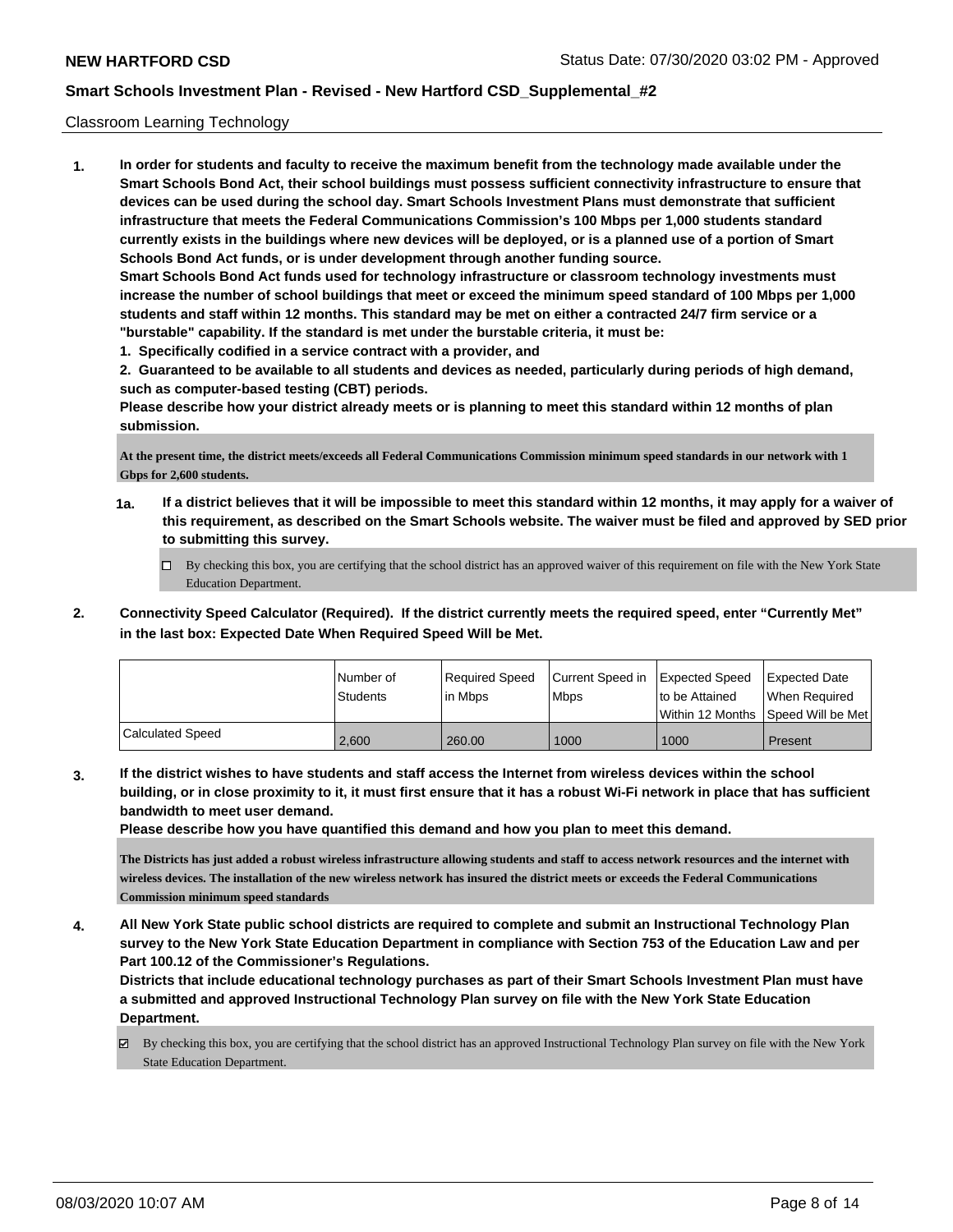### Classroom Learning Technology

**5. Describe the devices you intend to purchase and their compatibility with existing or planned platforms or systems. Specifically address the adequacy of each facility's electrical, HVAC and other infrastructure necessary to install and support the operation of the planned technology.**

Planned purchase is for laptop computers. The plan is to provide devices and help educators leverage technology and data to begin to personalize learning, use online resources and curricula, prepare students for computer-based testing, and improve college and career-ready instruction. This insures that as the district increases access to technology, teachers and staff are prepared to use technology that enhances student learning and achievement. The addition of new devices will allow students access to equipment when necessary. All devices will be stored in charging carts to ensure batteries are charged and ready when needed. Outlets throughout the buildings will also provide power if needed. **All buildings though out the district have the necessary HVAC and electrical systems to support these devices.**

### **6. Describe how the proposed technology purchases will:**

- **> enhance differentiated instruction;**
- **> expand student learning inside and outside the classroom;**
- **> benefit students with disabilities and English language learners; and**
- **> contribute to the reduction of other learning gaps that have been identified within the district.**

**The expectation is that districts will place a priority on addressing the needs of students who struggle to succeed in a rigorous curriculum. Responses in this section should specifically address this concern and align with the district's Instructional Technology Plan (in particular Question 2 of E. Curriculum and Instruction: "Does the district's instructional technology plan address the needs of students with disabilities to ensure equitable access to instruction, materials and assessments?" and Question 3 of the same section: "Does the district's instructional technology plan address the provision of assistive technology specifically for students with disabilities to ensure access to and participation in the general curriculum?")**

**In addition, describe how the district ensures equitable access to instruction, materials and assessments and participation in the general curriculum for both SWD and English Language Learners/Multilingual Learners (ELL/MLL) students.**

**The district has made a concerted effort to make technology ubiquitously available so that all students have access to the required tools in classroom settings. SMART Bond purchases will allow for all special needs classrooms to be equipped with technology allowing for deeper student interaction. Differentiated instruction is tailored to each student to meet their specific needs. English language learners and students with disabilities will have access to technology in classrooms to support different styles of learning and meet specific individual goals. Cloudbased systems such as Google Apps for Education and Google Classrooms are used to target those specific needs. The online instructional material also allows learning to go beyond the physical classroom to common areas and homes. Special needs students and English Language Learners have access to computers, interactive white-boards, and collaborative software, which support their IEP goals. Students with more unique needs, such as augmentative communication or auditory learners, are provided with the recommended devices such as Apple iPads to assist in learning and achieving goals.**

**As it stands, students are limited to using fixed workstations rather than portable devices which would allow a more personalized use of technology. This will also allow students connectivity outside the classroom in libraries and common areas for study, research and review.**

**7. Where appropriate, describe how the proposed technology purchases will enhance ongoing communication with parents and other stakeholders and help the district facilitate technology-based regional partnerships, including distance learning and other efforts.**

**As the New Hartford Central School District continues to research the advantages of distance learning and learning management systems (LMS) wireless devices in the classroom will play an important role in the delivery of curriculum and instruction. A future LMS will not only provide the student twenty four hour a day access to instructional materials but also communicate and share with parents what students are learning in the classroom**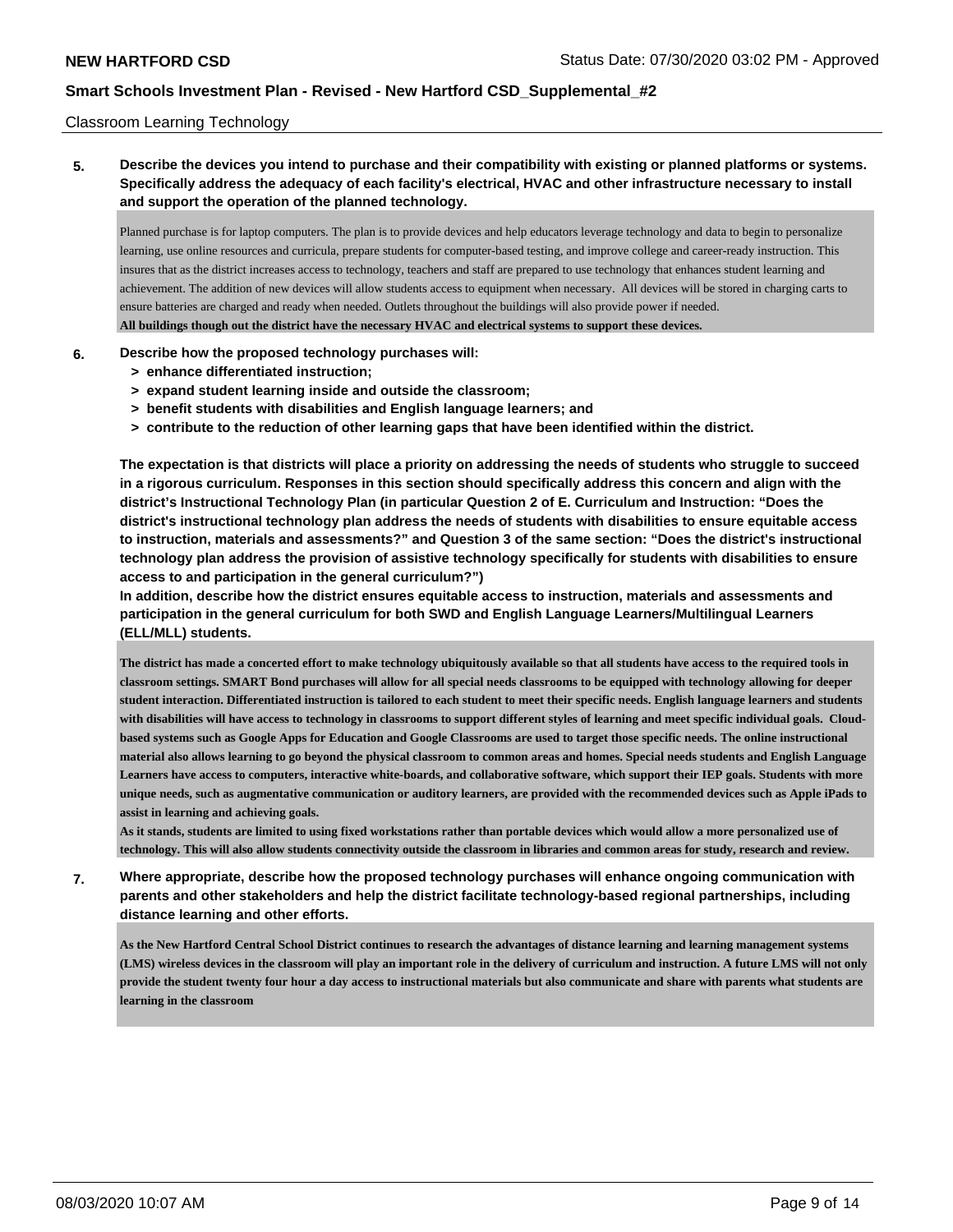### Classroom Learning Technology

**8. Describe the district's plan to provide professional development to ensure that administrators, teachers and staff can employ the technology purchased to enhance instruction successfully.**

**Note: This response should be aligned and expanded upon in accordance with your district's response to Question 1 of F. Professional Development of your Instructional Technology Plan: "Please provide a summary of professional development offered to teachers and staff, for the time period covered by this plan, to support technology to enhance teaching and learning. Please include topics, audience and method of delivery within your summary."**

**In accordance with State Learning Standards, New Hartford's Professional Development Plan, the philosophy and policies of both our Network Team and our Center, the Policy Board will provide and support professional development in instruction, curriculum, leadership, and Technology. Our foci are on the implementation of the Common Core Learning Standards, the use of technology for instruction and the training surrounding the implementation of the new teacher/leader evaluation systems. New Hartford's mission is to provide effective, highquality professional development.**

**It is a vehicle whereby teachers can develop in-service programs, disseminate educational research, and design curricula with supporting materials, specifically to meet their own needs and those of their students as indicated by the Common Core Learning Standards. Our Teacher Center provides a central location where teachers may share resources, best practices, ideas, methods and procedures related to instructional goals, To address State Learning Standards and local benchmark assessments.**

**Face to Face:**

**Interactive Whiteboard Training – Summer/Fall**

 **SMART Notebook Training – Summer/Fall**

 **Windows OS Training – Fall/Winter**

 **Microsoft Office Training – Fall/Winter**

 **Google Apps Training – Fall/Winter/Spring**

**Student Information System – provided as needed with system updates**

 **New Teacher Induction Program- The induction program has several components.**

 **Each new teacher is paired with an experienced teacher who serves as a mentor. The Instructional Support Specialist, Technology Director and the Professional Development Specialist provide support to both new teachers and mentors. Full-day training is provided to introduce new teachers to classroom technology, audiovisual equipment, curriculum, and the New Hartford teaching methodology**

- **9. Districts must contact one of the SUNY/CUNY teacher preparation programs listed on the document on the left side of the page that supplies the largest number of the district's new teachers to request advice on innovative uses and best practices at the intersection of pedagogy and educational technology.**
	- By checking this box, you certify that you have contacted the SUNY/CUNY teacher preparation program that supplies the largest number of your new teachers to request advice on these issues.

### **9a. Please enter the name of the SUNY or CUNY Institution that you contacted.**

SUNY Cortland

**9b. Enter the primary Institution phone number.**

#### 607-753-5433

**9c. Enter the name of the contact person with whom you consulted and/or will be collaborating with on innovative uses of technology and best practices.**

Dr. Andrea Lachance

**10. To ensure the sustainability of technology purchases made with Smart Schools funds, districts must demonstrate a long-term plan to maintain and replace technology purchases supported by Smart Schools Bond Act funds. This sustainability plan shall demonstrate a district's capacity to support recurring costs of use that are ineligible for Smart Schools Bond Act funding such as device maintenance, technical support, Internet and wireless fees, maintenance of hotspots, staff professional development, building maintenance and the replacement of incidental items. Further, such a sustainability plan shall include a long-term plan for the replacement of purchased devices and equipment at the end of their useful life with other funding sources.**

 $\boxtimes$  By checking this box, you certify that the district has a sustainability plan as described above.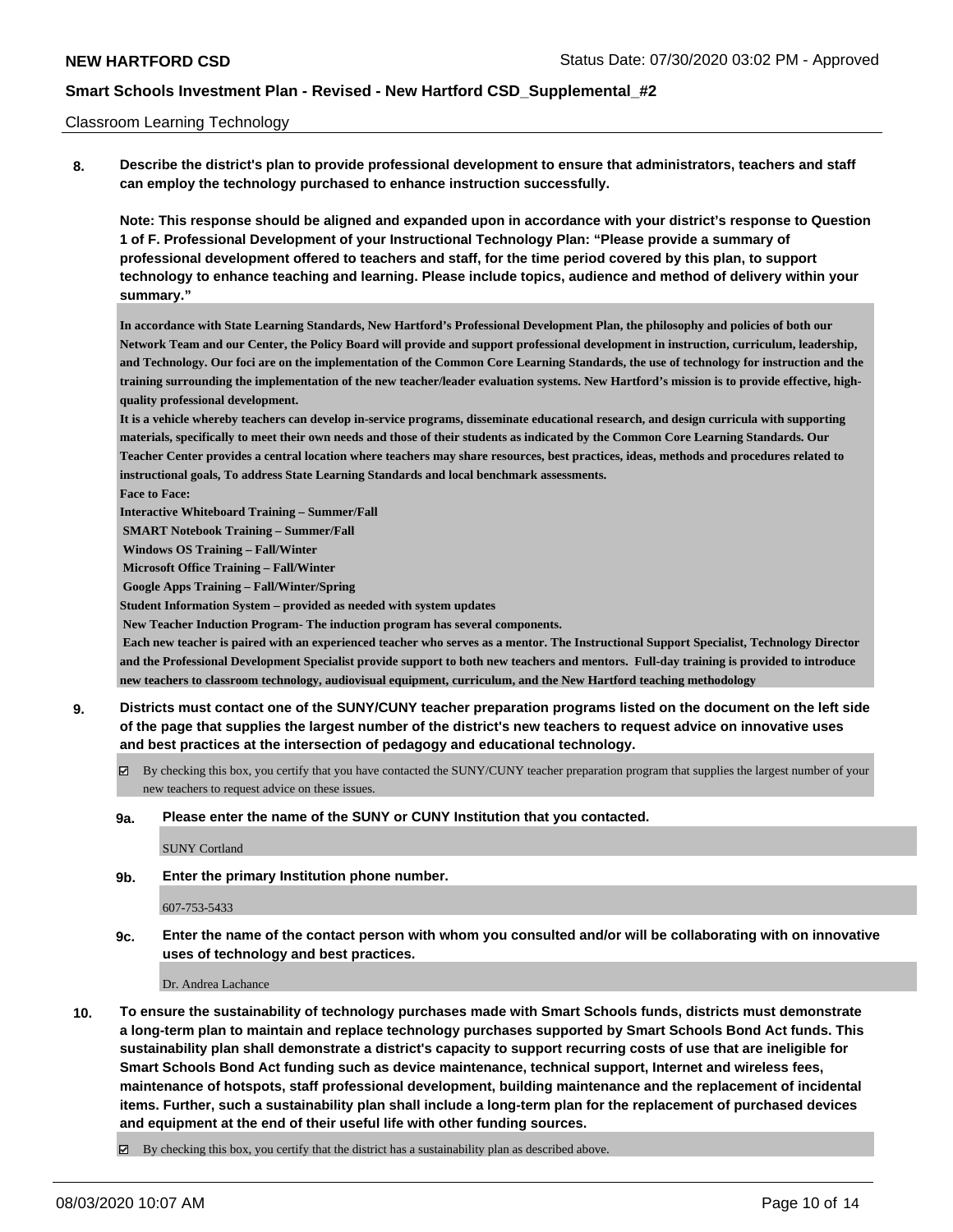Classroom Learning Technology

**11. Districts must ensure that devices purchased with Smart Schools Bond funds will be distributed, prepared for use, maintained and supported appropriately. Districts must maintain detailed device inventories in accordance with generally accepted accounting principles.**

By checking this box, you certify that the district has a distribution and inventory management plan and system in place.

**12. Please detail the type, quantity, per unit cost and total cost of the eligible items under each sub-category.**

| Select the allowable expenditure<br>∣type.<br>Repeat to add another item under<br>each type. | Item to be Purchased    | Quantity | Cost per Item | <b>Total Cost</b> |
|----------------------------------------------------------------------------------------------|-------------------------|----------|---------------|-------------------|
| <b>Laptop Computers</b>                                                                      | <b>Laptop Computers</b> | 205      | 1.600.00      | 328,000.00        |
|                                                                                              |                         | 205      | 1,600.00      | 328,000           |

### **13. Final 2014-15 BEDS Enrollment to calculate Nonpublic Sharing Requirement (no changes allowed.)**

|            | <b>I Public Enrollment</b> | l Nonpublic Enrollment | <b>Total Enrollment</b> | l Nonpublic<br>l Percentage |
|------------|----------------------------|------------------------|-------------------------|-----------------------------|
| Enrollment | 2,582                      |                        | 2,582.00                | 0.00                        |

### **14. If you are submitting an allocation for Classroom Learning Technology complete this table.**

|                          | Public School Sub-Allocation | <b>Estimated Nonpublic Loan</b><br>Amount<br>(Based on Percentage Above) | <b>Estimated Total Public and</b><br>Nonpublic Sub-Allocation |
|--------------------------|------------------------------|--------------------------------------------------------------------------|---------------------------------------------------------------|
| Interactive Whiteboards  | (No Response)                | 0.00                                                                     | 0.00                                                          |
| <b>Computer Servers</b>  | (No Response)                | 0.00                                                                     | 0.00                                                          |
| <b>Desktop Computers</b> | (No Response)                | 0.00                                                                     | 0.00                                                          |
| <b>Laptop Computers</b>  | 328,000.00                   | 0.00                                                                     | 328,000.00                                                    |
| <b>Tablet Computers</b>  | (No Response)                | 0.00                                                                     | 0.00                                                          |
| <b>Other Costs</b>       | (No Response)                | 0.00                                                                     | 0.00                                                          |
| Totals:                  | 328,000.00                   | 0                                                                        | 328,000                                                       |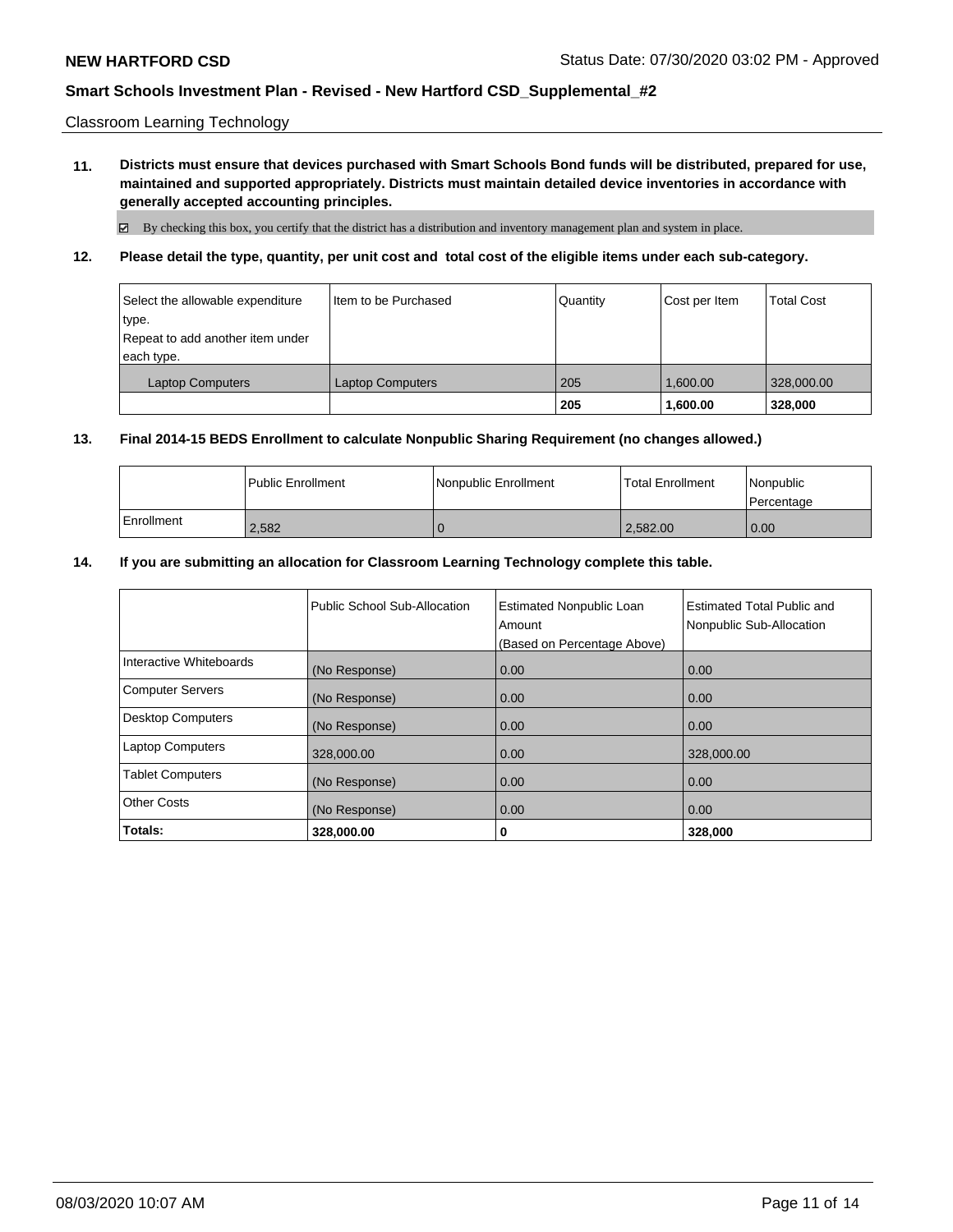### Pre-Kindergarten Classrooms

**1. Provide information regarding how and where the district is currently serving pre-kindergarten students and justify the need for additional space with enrollment projections over 3 years.**

(No Response)

- **2. Describe the district's plan to construct, enhance or modernize education facilities to accommodate prekindergarten programs. Such plans must include:**
	- **Specific descriptions of what the district intends to do to each space;**
	- **An affirmation that new pre-kindergarten classrooms will contain a minimum of 900 square feet per classroom;**
	- **The number of classrooms involved;**
	- **The approximate construction costs per classroom; and**
	- **Confirmation that the space is district-owned or has a long-term lease that exceeds the probable useful life of the improvements.**

(No Response)

**3. Smart Schools Bond Act funds may only be used for capital construction costs. Describe the type and amount of additional funds that will be required to support ineligible ongoing costs (e.g. instruction, supplies) associated with any additional pre-kindergarten classrooms that the district plans to add.**

(No Response)

**4. All plans and specifications for the erection, repair, enlargement or remodeling of school buildings in any public school district in the State must be reviewed and approved by the Commissioner. Districts that plan capital projects using their Smart Schools Bond Act funds will undergo a Preliminary Review Process by the Office of Facilities Planning.**

**Please indicate on a separate row each project number given to you by the Office of Facilities Planning.**

| Project Number |  |
|----------------|--|
| (No Response)  |  |
|                |  |

**5. Please detail the type, quantity, per unit cost and total cost of the eligible items under each sub-category.**

| Select the allowable expenditure | Item to be purchased | Quantity      | Cost per Item | <b>Total Cost</b> |
|----------------------------------|----------------------|---------------|---------------|-------------------|
| type.                            |                      |               |               |                   |
| Repeat to add another item under |                      |               |               |                   |
| each type.                       |                      |               |               |                   |
| (No Response)                    | (No Response)        | (No Response) | (No Response) | 0.00              |
|                                  |                      | υ             | 0.00          |                   |

**6. If you have made an allocation for Pre-Kindergarten Classrooms, complete this table. Note that the calculated Total at the bottom of the table must equal the Total allocation for this category that you entered in the SSIP Overview overall budget.**

|                                          | Sub-Allocation |
|------------------------------------------|----------------|
| Construct Pre-K Classrooms               | (No Response)  |
| Enhance/Modernize Educational Facilities | (No Response)  |
| <b>Other Costs</b>                       | (No Response)  |
| Totals:                                  | 0.00           |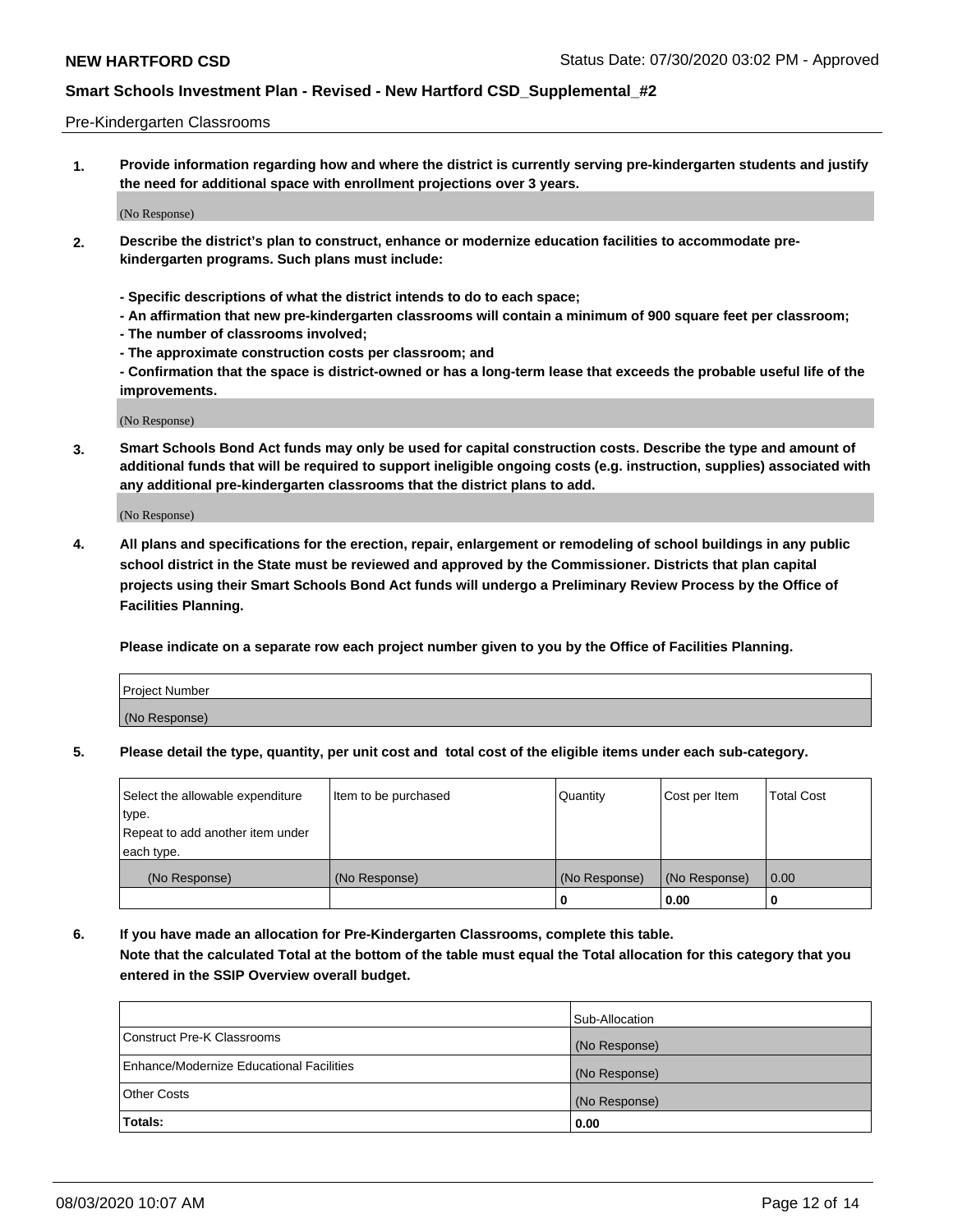Replace Transportable Classrooms

**1. Describe the district's plan to construct, enhance or modernize education facilities to provide high-quality instructional space by replacing transportable classrooms.**

(No Response)

**2. All plans and specifications for the erection, repair, enlargement or remodeling of school buildings in any public school district in the State must be reviewed and approved by the Commissioner. Districts that plan capital projects using their Smart Schools Bond Act funds will undergo a Preliminary Review Process by the Office of Facilities Planning.**

**Please indicate on a separate row each project number given to you by the Office of Facilities Planning.**

| Project Number |  |
|----------------|--|
|                |  |
| (No Response)  |  |

**3. For large projects that seek to blend Smart Schools Bond Act dollars with other funds, please note that Smart Schools Bond Act funds can be allocated on a pro rata basis depending on the number of new classrooms built that directly replace transportable classroom units.**

**If a district seeks to blend Smart Schools Bond Act dollars with other funds describe below what other funds are being used and what portion of the money will be Smart Schools Bond Act funds.**

(No Response)

**4. Please detail the type, quantity, per unit cost and total cost of the eligible items under each sub-category.**

| Select the allowable expenditure | Item to be purchased | Quantity      | Cost per Item | Total Cost |
|----------------------------------|----------------------|---------------|---------------|------------|
| ∣type.                           |                      |               |               |            |
| Repeat to add another item under |                      |               |               |            |
| each type.                       |                      |               |               |            |
| (No Response)                    | (No Response)        | (No Response) | (No Response) | 0.00       |
|                                  |                      | u             | 0.00          |            |

**5. If you have made an allocation for Replace Transportable Classrooms, complete this table. Note that the calculated Total at the bottom of the table must equal the Total allocation for this category that you entered in the SSIP Overview overall budget.**

|                                                | Sub-Allocation |
|------------------------------------------------|----------------|
| Construct New Instructional Space              | (No Response)  |
| Enhance/Modernize Existing Instructional Space | (No Response)  |
| Other Costs                                    | (No Response)  |
| Totals:                                        | 0.00           |